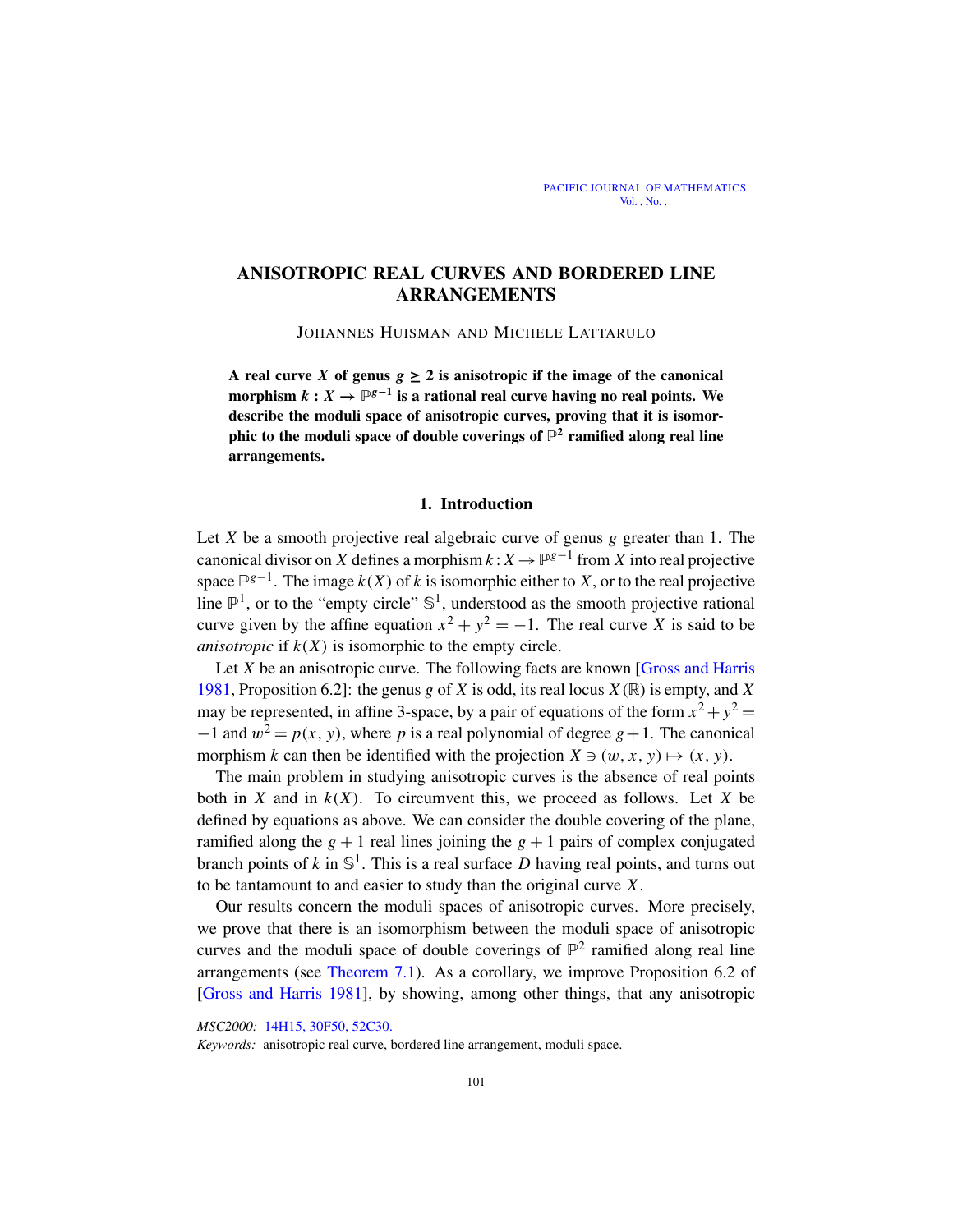curve may be represented, in affine 3-space, by a pair of equations of the form  $x^2 + y^2 = -1$ ,  $w^2 = p(x, y)$ , where *p* is a product of linear real polynomials (see [Corollary 7.3\)](#page-10-0). This is the analogue of the representation of complex hyperelliptic curves by equations of the form  $y^2 = q(x)$ , where clearly, by the fundamental theorem of algebra, *q* is a product of linear complex polynomials.

A different problem concerning anisotropic curves has been studied in [\[Cirre](#page-13-1) [2000\]](#page-13-1), where the automorphism groups of anisotropic curves have been determined. Even though it is not our main subject here, it is interesting to examine the approach of that paper: there, anisotropic curves are studied as defined, in the affine plane, by complex equations of the form  $y^2 = q(x)$ , where q is a complex polynomial stable under the action of the antipodal antiholomorphic involution. A comparison between the two approaches is given in [Example 8.1.](#page-10-1)

The paper is organized as follows. In Sections [2](#page-1-0) and [3,](#page-2-0) we recall the facts we need about anisotropic curves and their moduli. In Sections [4–](#page-4-0)[6,](#page-7-0) we study what we call bordered real line arrangements and the associated double covers of  $\mathbb{P}^2$ . [Section 7](#page-8-1) is the core of the paper. There we prove that the moduli space of real anisotropic curves is isomorphic to the moduli space of double covers of  $\mathbb{P}^2$ ramified along real line arrangements. Finally, in [Section 8,](#page-10-2) we apply our results to anisotropic curves of genus 3.

For sake of simplicity, we defined projective curves by affine equations in this introduction. In the rest of the paper, we will use homogeneous equations, since this will make some statements nicer.

Convention. A variety over a field is supposed to be proper and geometrically integral [\[Hartshorne 1977\]](#page-13-2), unless stated otherwise.

## 2. Anisotropic curves

<span id="page-1-0"></span>Let *g* be a natural integer greater than 1. Let *X* be a smooth real algebraic curve of genus *g*. The canonical divisor on *X* defines a morphism  $k: X \to \mathbb{P}^{g-1}$  from *X* into the real projective space  $\mathbb{P}^{g-1}$ . Since *g* ≥ 2, the image of *k* is a real algebraic curve. Since the complexification of  $k$  is the canonical map of the complexification of *X*, one sees that either *k* is an isomorphism onto its image, or the image of *k* is a smooth rational curve. In the latter case *X* is said to be *hyperelliptic*.

Now, a smooth rational real algebraic curve is not necessarily isomorphic to the real projective line  $\mathbb{P}^1$ . Up to isomorphism, there are two real algebraic curves of genus 0: the real projective line  $\mathbb{P}^1$  and the circle  $\mathbb{S}^1$  in  $\mathbb{P}^2$  given by the equation  $x^2 + y^2 + z^2 = 0.$ 

Let *X* be a real hyperelliptic curve, with canonical map  $k$ . The curve *X* is said to be *isotropic* if  $k(X)$  is isomorphic to the real projective line  $\mathbb{P}^1$ , and *anisotropic* if  $k(X)$  is isomorphic to  $\mathbb{S}^1$ .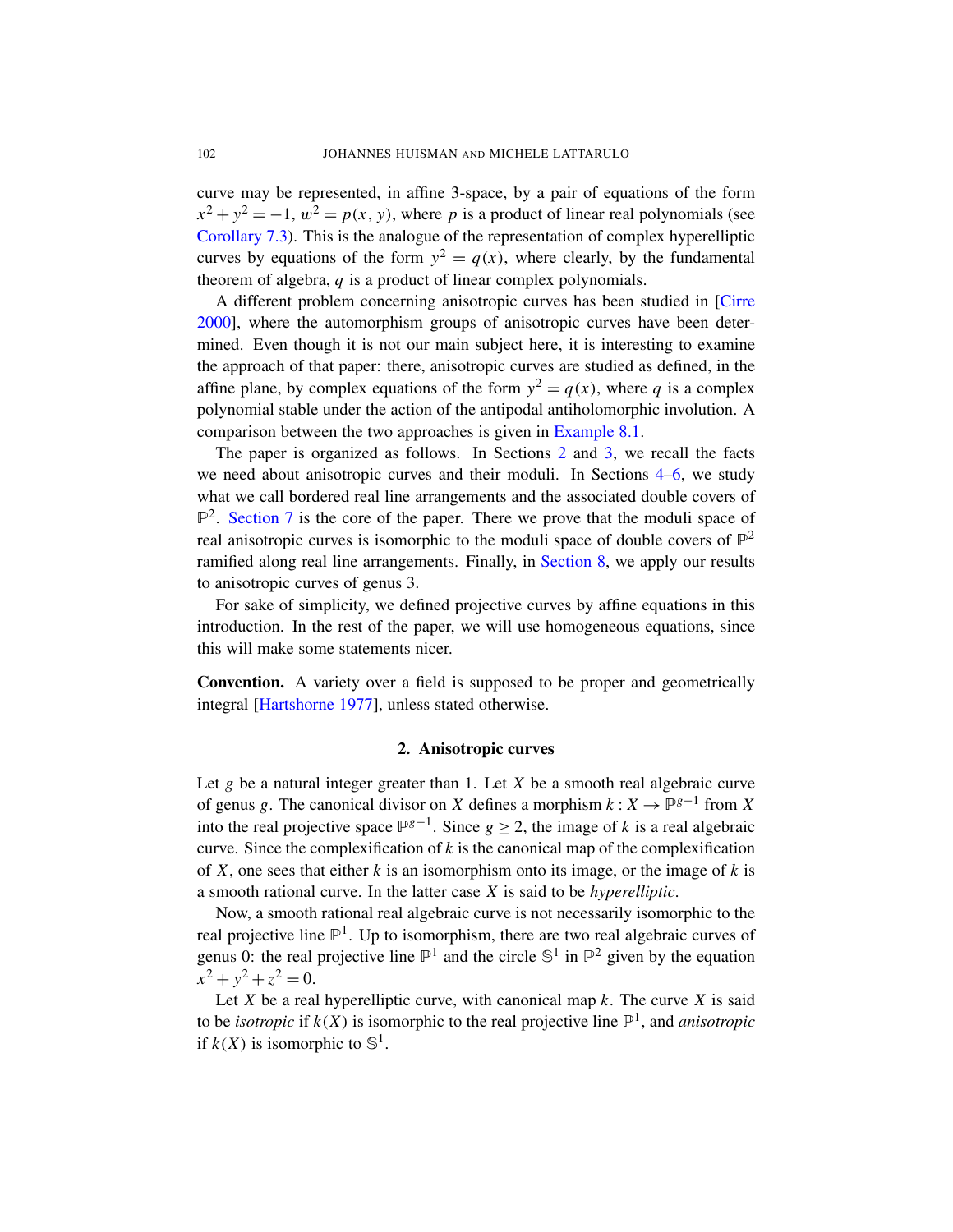The following statement is well known. We include a proof for convenience; see [\[Gross and Harris 1981,](#page-13-0) Proposition 6.1] for a different proof.

## <span id="page-2-1"></span>Proposition 2.1. *The genus of an anisotropic curve is odd.*

*Proof.* Let *X* be a real hyperelliptic curve. Let *g* be the genus of *X*, and let  $k: X \to \mathbb{P}^{g-1}$  be the canonical map. Since *X* hyperelliptic, the image curve  $k(X)$  is of degree  $g - 1$ . If *g* is even, the degree of  $k(X)$  is odd. It follows that the intersection of  $k(X)$  with a real hyperplane of  $\mathbb{P}^{g-1}$  contains a real point. In particular,  $k(X)$  contains a real point, and hence is isomorphic to  $\mathbb{P}^1$ . Thus X is isotropic if *g* is even.

Let *X* and  $X'$  be anisotropic curves. We say that  $X$  and  $X'$  are *isomorphic* if there is an isomorphism  $\alpha: X \to X'$  of real algebraic curves. This precision may seem superfluous, but in the literature real curves are sometimes studied up to complex isomorphism. That is not the object of the present paper.

Let *g* be an odd natural integer. Let  $\mathcal{H}_g^{\text{an}}$  be the set of isomorphism classes of anisotropic curves of genus *g*. The set  $\mathcal{H}_g^{\rho a n}$  is a subset of the moduli space  $\mathcal{M}_g^{\varnothing}$ of all smooth real curves of genus *g* having no real points. Recall that  $\mathcal{M}_g^{\varnothing}$  has a natural structure of a semianalytic variety [\[Huisman 1999\]](#page-13-3). It is natural to suspect that the subset  $\mathcal{H}_g^{\text{an}}$  of  $\mathcal{M}_g^{\varnothing}$  is semianalytic, and indeed:

<span id="page-2-2"></span>**Proposition 2.2.** The subset  $\mathcal{H}^{\text{an}}_{g}$  of  $\mathcal{M}^{\varnothing}_{g}$  is a semianalytic subset.

*Proof.* According to [Proposition 2.1,](#page-2-1) we may assume that  $g$  is odd. Let  $X_0$  be a fixed anisotropic curve of genus *g*. Let  $T(X_0)$  and  $Mod(X_0)$  be the real Teichmüller space and the modular group of  $X_0$  (see [\[Huisman 2000\]](#page-14-0) for details). By definition, the moduli space  $\mathcal{M}_{g}^{\varnothing}$  of all real curves of genus *g* without real points is the semianalytic quotient  $T(X_0)/Mod(X_0)$ .

Since  $X_0$  is anisotropic, it admits a canonical involution  $[-1]$ , as all hyperelliptic curves do. This involution induces a real analytic involution, again denoted by  $[-1]$ , on  $T(X_0)$ . The set  $S(X_0)$  of fixed points of  $[-1]$  on  $T(X_0)$  is then a real analytic submanifold of  $T(X_0)$ , and its image in  $\mathcal{M}_g^{\varnothing}$  is the subset  $\mathcal{H}_g^{\text{an}}$ . It follows that  $\mathcal{H}_g^{\text{an}}$  is a semianalytic subset of  $\mathcal{M}_g^{\text{an}}$ .

To simplify the notation, we write  $\mathcal{H}_g$  instead of  $\mathcal{H}_g^{\text{an}}$  from now on.

# 3. Branch loci of anisotropic curves

<span id="page-2-0"></span>Let  $\mathbb{S}^1$  be the projective real algebraic curve in  $\mathbb{P}^2$  defined by  $x^2 + y^2 + z^2 = 0$ . Since  $\mathbb{S}^1$  is a rational normal curve in  $\mathbb{P}^2$ , each of its automorphisms extends uniquely to an automorphism of the real projective plane  $\mathbb{P}^2$ . Hence, one has an injective morphism

$$
Aut \, \mathbb{S}^1 \to Aut \, \mathbb{P}^2 = PGL_3(\mathbb{R}).
$$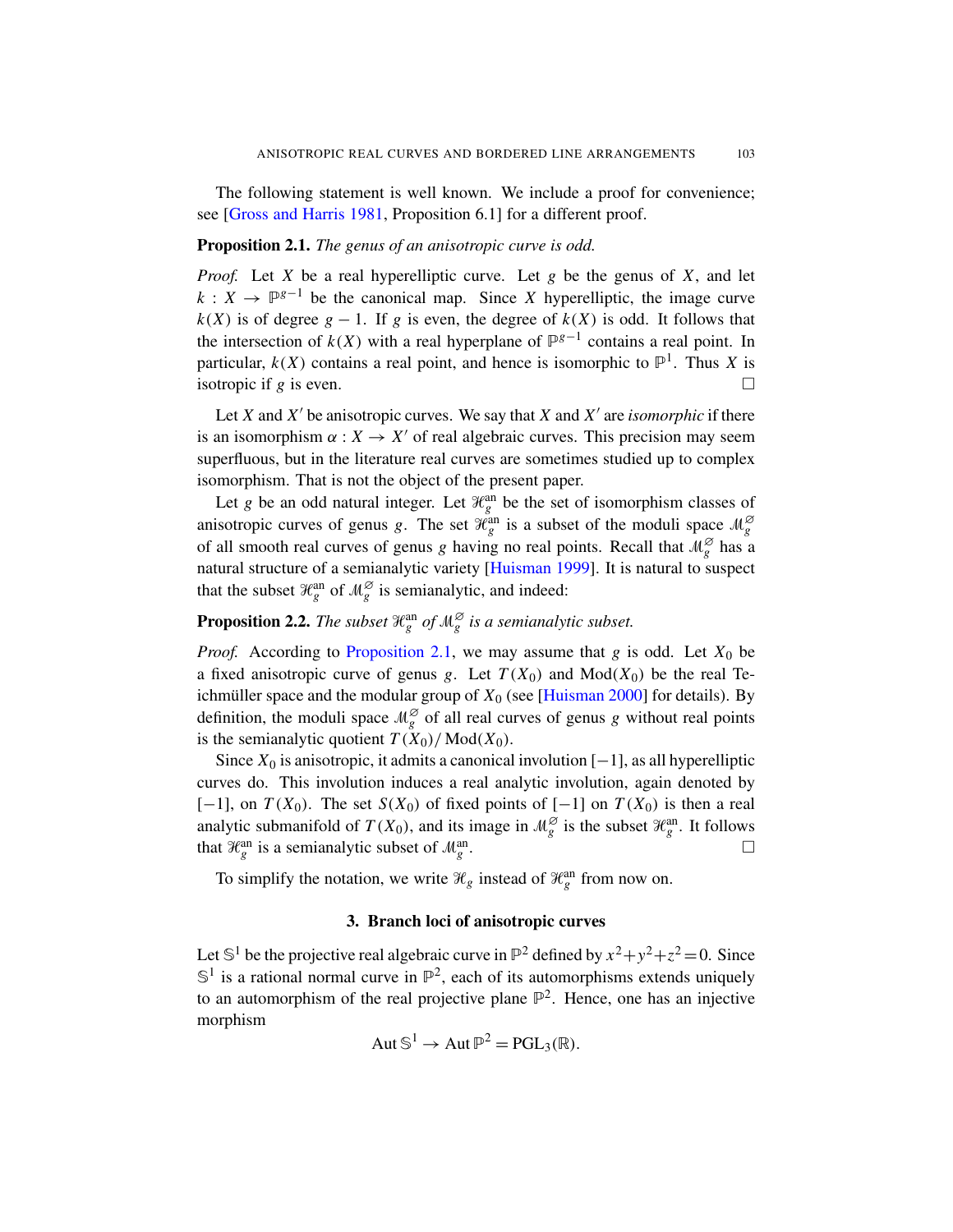We identify Aut  $\mathbb{S}^1$  with its image. Let PO<sub>3</sub>(R) be the image of the orthogonal group  $O_3(\mathbb{R})$  in PGL<sub>3</sub>( $\mathbb{R}$ ), and PSO<sub>3</sub>( $\mathbb{R}$ ) the image of SO<sub>3</sub>( $\mathbb{R}$ ). We have

$$
Aut \mathbb{S}^1 = PO_3(\mathbb{R}) = PSO_3(\mathbb{R}).
$$

Recall that a divisor *D* on  $\mathcal{S}$  is a finite formal sum  $\sum m_i P_i$ , where the  $m_i$  are integers and the  $P_i$  are closed points of  $\mathbb{S}^1$ . We may assume that  $P_i \neq P_j$  if  $i \neq j$ . The degree of *D* is equal to  $2\sum m_i$ , since each closed point of  $\mathbb{S}^1$  is of degree 2. The divisor *D* is effective if all  $m_i$  are positive; it is reduced if all  $m_i$  equal 1.

Let  $\tilde{\mathcal{B}}_n$  be the set of effective reduced divisors on  $\mathbb{S}^1$  of degree *n*. Since  $\mathbb{S}^1$ only carries divisors of even degree, the set  $\tilde{\mathcal{B}}_n$  is nonempty only if *n* is even. The set  $\tilde{\mathfrak{B}}_{2n}$  has a natural structure of a connected real analytic manifold of dimension 2*n*. Indeed, the set of closed points of  $\mathbb{S}^1$  can be identified with the set  $\mathbb{S}^1(\mathbb{C})/G$ of pairs of conjugate complex points of  $\mathbb{S}^1$ , where G denotes the Galois group of  $\mathbb{C}/\mathbb{R}$ . Since  $\mathbb{S}^1$  is a smooth conic,  $\mathbb{S}^1(\mathbb{C})$  is the Riemann sphere. The action of *G* on  $\mathbb{S}^1(\mathbb{C})$  has no fixed points. Since this action is real analytic,  $\mathbb{S}^1(\mathbb{C})/G$  is a compact connected real analytic surface, in fact isomorphic to the real projective plane  $\mathbb{P}^2(\mathbb{R})$ . We already see that  $\tilde{\mathfrak{B}}_2$  has a natural structure of a connected real analytic manifold of dimension 2. Now, let

$$
\Delta = \{ (P_1, \ldots, P_n) \in \tilde{\mathfrak{B}}_2^n \mid P_i = P_j \text{ for some } i \neq j \}.
$$

be the big-diagonal in the *n*-fold power  $\tilde{\mathfrak{B}}_2^n$ . Since  $\tilde{\mathfrak{B}}_2$  is a connected real analytic manifold of dimension 2, the complement  $\overline{\tilde{\mathfrak{B}}}_2^n \setminus \Delta$  of  $\Delta$  is a connected real analytic manifold of dimension 2*n*. Let

$$
\mu: \tilde{\mathfrak{B}}^n_2 \setminus \Delta \to \tilde{\mathfrak{B}}_{2n}
$$

be the summation map defined by  $\mu(P_1, \ldots, P_n) = \sum_{i=1}^n P_i$ . The symmetric group  $S_n$  acts on  $\tilde{\mathfrak{B}}_2^n \setminus \Delta$  without fixed points. Therefore, the quotient  $(\tilde{\mathfrak{B}}_2^n \setminus \Delta)/S_n$  is a connected real analytic manifold of dimension  $2n$ . Since  $\mu$  induces a bijection between that quotient manifold and the set  $\tilde{\mathfrak{B}}_{2n}$ , the latter set acquires a natural structure of a connected real analytic manifold of dimension 2*n*.

The automorphism group PSO<sub>3</sub>( $\mathbb{R}$ ) acts left-handedly on  $\tilde{\mathfrak{B}}_{2n}$  by  $\beta \cdot B = \beta(B)$ , for all  $B \in \tilde{B}_{2n}$ . The quotient  $B_{2n}$  of  $\tilde{B}_{2n}$  by the action of PSO<sub>3</sub>(R) is an irreducible semianalytic variety of dimension  $2n - 3$ , if *n* is even and greater than 2 [\[Huisman](#page-13-3)] [1999\]](#page-13-3). One can check that in general  $\tilde{\mathcal{B}}_{2n}$  is a true semianalytic variety (that is, neither smooth nor analytic).

Let *g* be an odd integer greater than 1. Let *X* be an anisotropic curve of genus *g*, and let *k* be the canonical map of *X*. After fixing an isomorphism between  $k(X)$ and  $\mathbb{S}^1$ , we may and will assume that *k* is a morphism from *X* into  $\mathbb{S}^1$ . Let *B* be the branch locus of *k*. Since *X* is smooth, *B* is a reduced effective divisor on  $\mathbb{S}^1$ .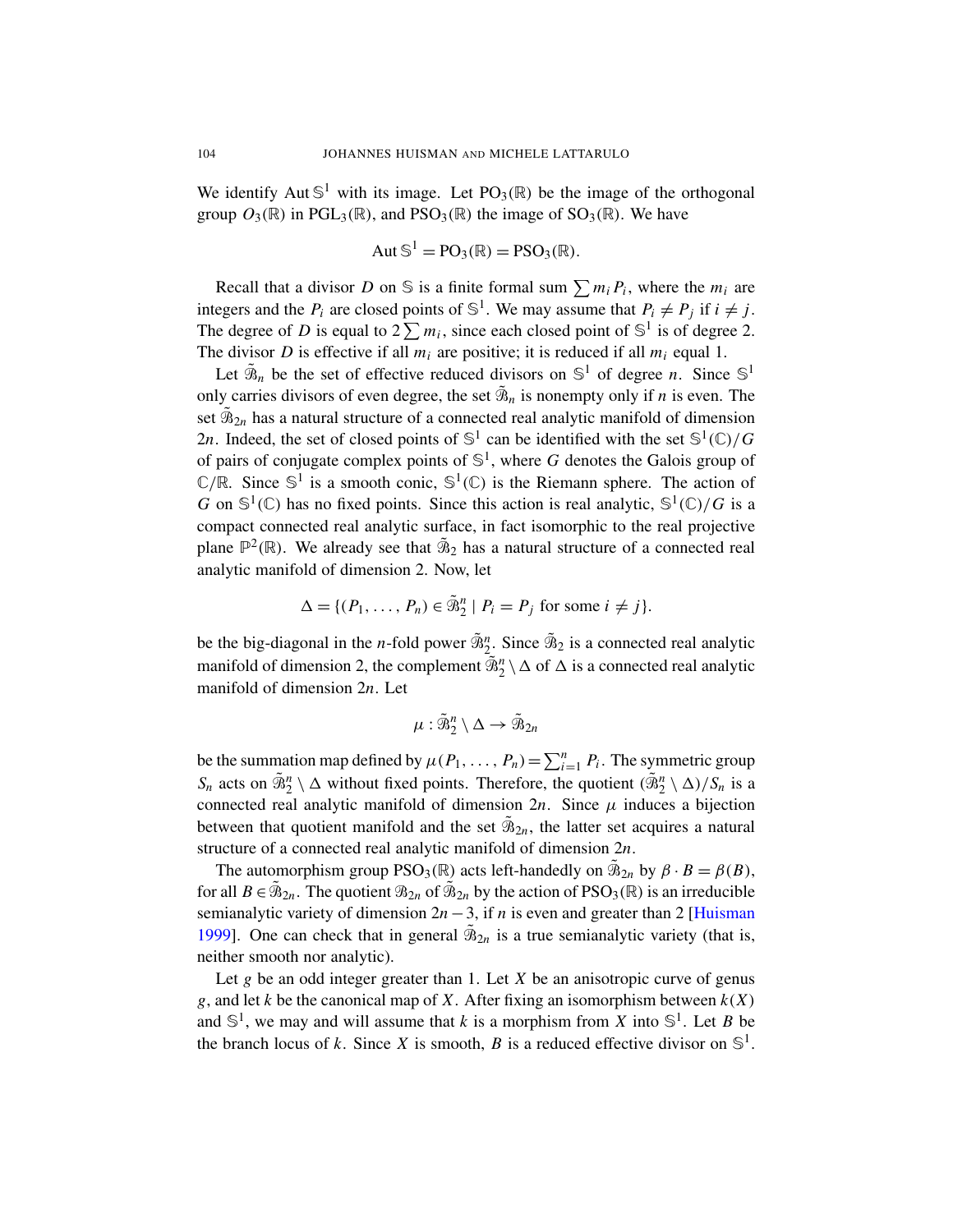By Riemann–Hurwitz, the degree of *B* is  $2g + 2$ . Define a map

$$
\lambda_g: \mathcal{H}_g \to \mathcal{B}_{2g+2}
$$

by  $\lambda(X) = B$ ; this is clearly well defined. One can check directly that  $\lambda_g$  is analytic, but since the analyticity of  $\lambda$  will also follow from our main result, we prefer to go on to the next section.

## 4. Real line arrangements

<span id="page-4-0"></span>A *real line arrangement* in  $\mathbb{P}^2$  is a reduced real algebraic curve in  $\mathbb{P}^2$  all of whose irreducible components are real projective lines. We say that two real line arrangements *A* and *A'* are *isometric* if there is  $\beta \in \text{PSO}_3(\mathbb{R})$  such that  $\beta(A) = A'$ .

Let *n* be a natural integer. Let  $\tilde{A}_n$  be the set of all real line arrangements of degree *n*. The set  $\tilde{A}_n$  has a natural structure of a connected real analytic manifold of dimension 2*n*. Indeed, let  $\mathbb{R}[x, y, z]_1^*$  be the set of all nonzero real linear forms in *x*, *y*, *z*. Let  $\Gamma$  be the subset of the *n*-fold power  $\mathbb{R}[x, y, z]_1^{*n}$  of  $\mathbb{R}[x, y, z]_1^{*}$  given by

$$
\Gamma = \{ (L_1, \ldots, L_n) \in \mathbb{R}[x, y, z]_1^{\star n} \mid L_i = \lambda L_j \text{ for some } i \neq j \text{ and some } \lambda \in \mathbb{R}^{\star} \}.
$$

Since  $\mathbb{R}[x, y, z]_1^{\star}$  is a connected real analytic manifold of dimension 3, the complement of  $\Gamma$  in  $\mathbb{R}[x, y, z]_1^{*n}$  is a connected real analytic manifold of dimension 3*n*. Let  $\mathbb{R}[x, y, z]_n^{\star}$  denote the set of nonzero homogeneous real polynomials of degree *n* in *x*, *y*,*z*, and let

$$
\pi: \mathbb{R}[x, y, z]_1^{\star n} \setminus \Gamma \to \mathbb{R}[x, y, z]_n^{\star}
$$

be the product map defined by  $\pi(L_1, \ldots, L_n) = \prod_{i=1}^n L_i$ . The composition  $Z \circ \pi$ maps  $(L_1, \ldots, L_n)$  to the zero locus  $Z(\prod L_i)$ , which is a real line arrangement of degree *n*. It follows that the composition

$$
Z \circ \pi : \mathbb{R}[x, y, z]_1^{\star n} \setminus \Gamma \to \tilde{\mathcal{A}}_n
$$

is a quotient map for the natural action of the semidirect product  $\mathbb{R}^{n} \times S_n$  on  $\mathbb{R}[x, y, z]_1^{*n} \setminus \Gamma$ . Since that action is free, the quotient of  $\mathbb{R}[x, y, z]_1^{*n} \setminus \Gamma$  by  $\mathbb{R}^{*n} \rtimes S_n$ is a connected real analytic manifold of dimension  $2n$ . Therefore,  $\tilde{A}_n$  acquires a natural structure of a connected real analytic manifold of dimension 2*n*. In fact, as for  $\tilde{\mathfrak{B}}_{2n}$ , the real analytic manifold  $\tilde{\mathfrak{A}}_n$  is naturally isomorphic to the quotient manifold  $(\tilde{A}_1^n \setminus \Delta)/S_n$ , where  $\Delta$  is the big diagonal in  $\tilde{A}_1^n$ .

Let

$$
\tilde{\iota}_n: \tilde{\mathcal{A}}_n \to \tilde{\mathcal{B}}_{2n}
$$

be the map that associates to a real line arrangement  $A \in \tilde{A}_n$  the intersection product  $A \cdot \mathbb{S}^1$ . Note that, since *A* is of degree *n*, the intersection product  $A \cdot \mathbb{S}^1$  is a reduced effective divisor on  $\mathbb{S}^1$  of degree 2*n*, i.e., one has, indeed,  $\tilde{\iota}_n(A) \in \tilde{\mathfrak{B}}_{2n}$ .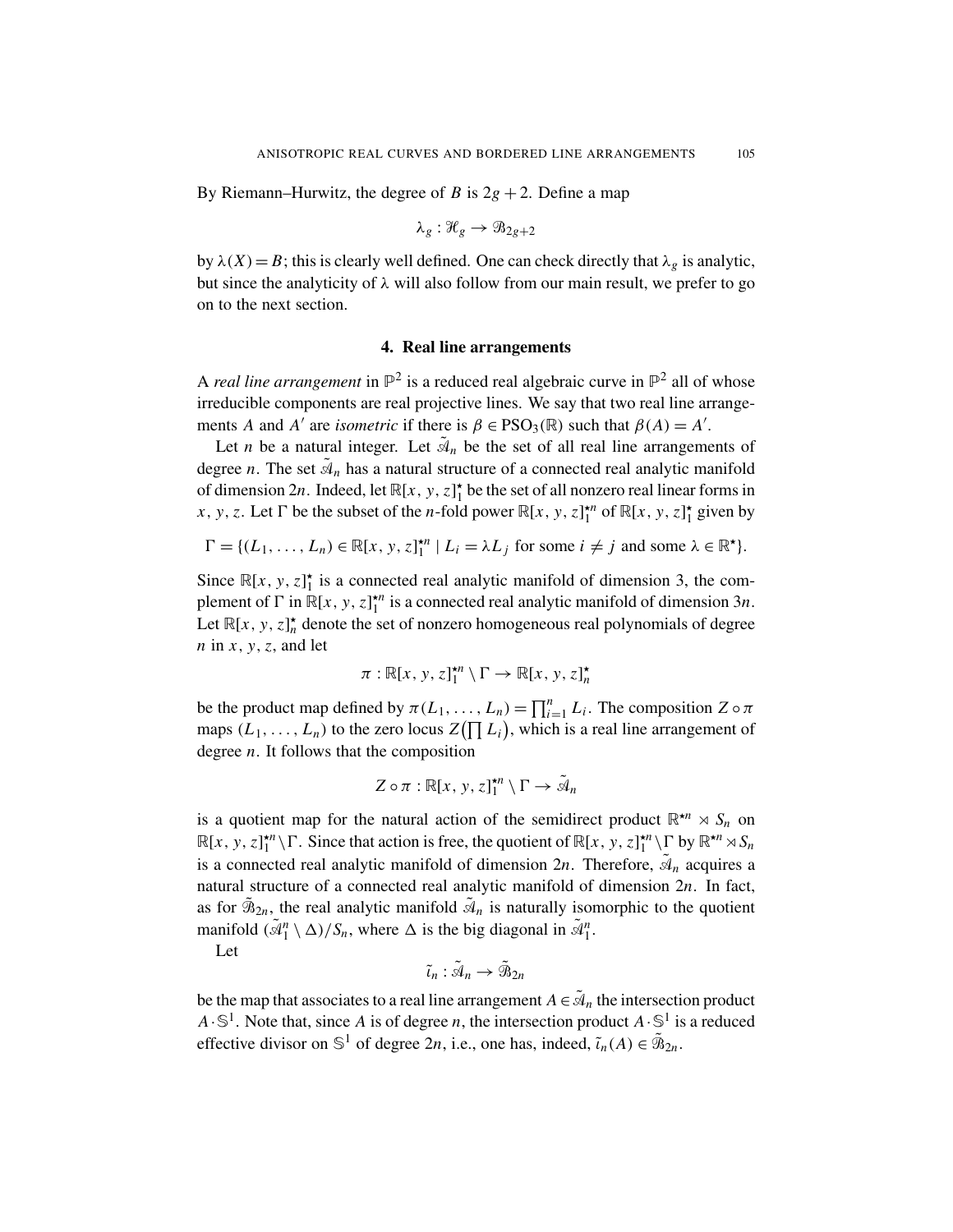**Proposition 4.1.** *The map*  $\tilde{\iota}_n$  *is an isomorphism of real analytic manifolds.* 

*Proof.* Let

$$
\phi : \mathbb{R}[x, y, z]_1^{\star} \to \tilde{\mathfrak{B}}_2
$$

be the map defined by setting  $\phi(L)$  to the divisor  $Z(L) \cdot \mathbb{S}^1$  on  $\mathbb{S}^1$ . It is easy to check that  $\phi$  induces a real analytic isomorphism from  $\mathbb{R}[x, y, z]_1^{\star}/\mathbb{R}^{\star}$  onto  $\widetilde{\mathcal{B}}_2$ . If one identifies  $\tilde{A}_1$  with  $\mathbb{R}[x, y, z]^{\star}$  /  $\mathbb{R}^{\star}$  as above, the induced isomorphism coincides with the map  $\tilde{i}_1$ . It follows that  $\tilde{i}_1$  is a real analytic isomorphism. This proves the statement for  $n = 1$ .

In order to prove the statement for arbitrary *n*, let

$$
\tilde{\iota}_1^n: \tilde{\mathcal{A}}_1^n \rightarrow \tilde{\mathcal{B}}_2^n
$$

be the *n*-fold cartesian power of  $\tilde{\iota}_1$ . Since  $\tilde{\iota}_1$  is a real analytic isomorphism, the map  $\tilde{i}_1^n$  is one too. Let, by abuse of notation,  $\Delta$  denote the big diagonal in  $\tilde{\mathcal{A}}_1^n$ as well as the big diagonal in  $\tilde{\mathfrak{B}}_2^n$ . Then  $\tilde{\iota}_1^n$  induces a real analytic isomorphism from  $(\tilde{\mathcal{A}}_1^n \setminus \Delta)/S_n$  onto  $(\tilde{\mathcal{B}}_2^n \setminus \Delta)/S_n$ . As observed above, the former real analytic manifold can be identified with  $\tilde{A}_n$ , and the latter with  $\tilde{B}_{2n}$ . The induced real analytic isomorphism from  $\tilde{A}_n$  into  $\tilde{B}_{2n}$  clearly coincides with  $\tilde{t}_n$ . It follows that  $\tilde{\iota}_n$  is a real analytic isomorphism.

**Remark 4.2.** The map  $\tilde{i}_n$  can be naturally extended to a map from the set of possibly nonreduced real line arrangements of degree *n* into the set of possibly nonreduced effective divisors of degree 2*n* on S 1 . This extension is *not* a real analytic isomorphism, only a real analytic bijection [\[Huisman 2005,](#page-14-1) Theorem 2.1].

The group  $PSO_3(\mathbb{R})$  acts left-handedly on  $\tilde{A}_n$  by  $\beta \cdot A = \beta(A)$ . The quotient  $\mathcal{A}_n = \text{PSO}_3(\mathbb{R}) \setminus \tilde{\mathcal{A}}_n$  is an irreducible semianalytic variety of dimension  $2n - 3$ , if *n* is greater than 1 [\[Huisman 1999\]](#page-13-3).

We recall that an analytic map between semianalytic varieties is a morphism between locally ringed spaces. It is then also clear what is understood by an isomorphism of semianalytic varieties.

**Corollary 4.3.** *The map*  $\tilde{\iota}_n$  *is equivariant and induces an isomorphism* 

$$
\iota_n: \mathcal{A}_n \to \mathcal{B}_{2n}.
$$

*of semianalytic varieties.*

## 5. Bordered real line arrangements

A *bordered real line arrangement* is a pair (*A*, *O*), where *A* is a real line arrangement and O is a closed subset of  $\mathbb{P}^2(\mathbb{R})$  whose boundary is equal to  $A(\mathbb{R})$ . Let  $(A, O)$  and  $(A', O')$  be two bordered real line arrangements. Then  $(A, O)$  and  $(A', O')$  are *isometric* if there is  $\beta \in \text{PSO}_3(\mathbb{R})$  such that  $\beta(A) = A'$  and  $\beta(O) = O'$ .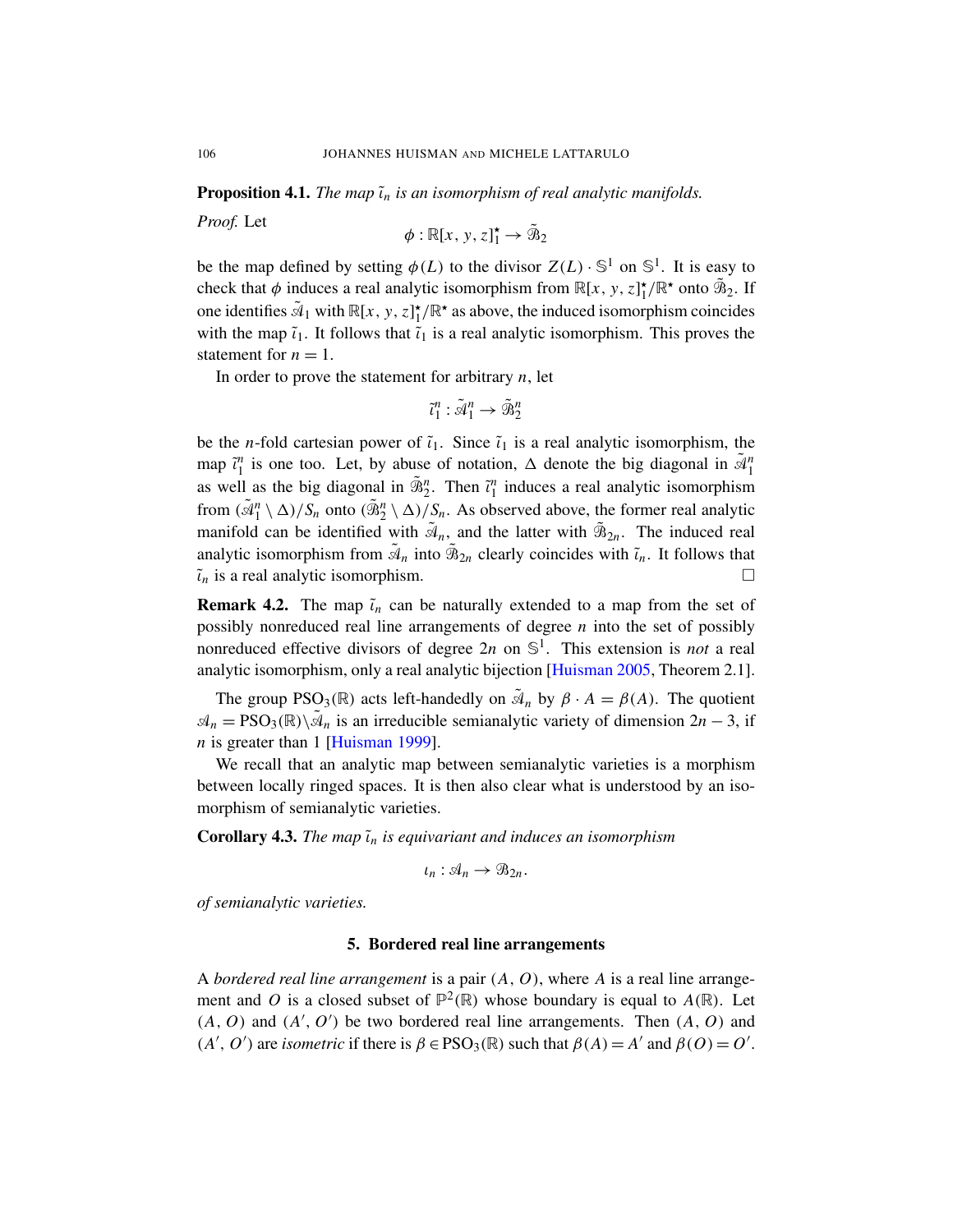

Figure 1. A bordered real line arrangement of degree 4.

Proposition 5.1. *Let A be a real line arrangement. There is a closed subset O of*  $\mathbb{P}^2(\mathbb{R})$  such that  $(A, O)$  is a bordered real line arrangement if and only if deg A is *even.*

*Proof.* Suppose that deg *A* is even. Let *F* be a homogeneous real polynomial defining A. The subset O defined as the locus of all points of  $\mathbb{P}^2(\mathbb{R})$  where F is nonnegative, is well defined. It is clear that  $(A, O)$  is a bordered real line arrangement.

To prove the converse, let O be a closed subset of  $\mathbb{P}^2(\mathbb{R})$  such that  $(A, O)$  is a bordered real line arrangement. Let *F* be a homogeneous real polynomial defining *A*. We have to show that deg *F* is even. Let  $\pi : S^2 \to \mathbb{P}^2(\mathbb{R})$  be the canonical map from the 2-sphere  $S^2$  into  $\mathbb{P}^2(\mathbb{R})$ . The closed subsets of  $S^2$  given by

$$
C_+ = \{ F \circ \pi \ge 0 \} \quad \text{and} \quad C_- = \{ F \circ \pi \le 0 \}
$$

are well defined. Since the boundaries of  $\pi^{-1}(O)$ ,  $C_+$  and  $C_-$  are all equal to the zero set of  $F \circ \pi$ , the subset  $\pi^{-1}(O)$  is equal to  $C_+$  or  $C_-$ . It follows that either  $C_+$  or  $C_-$  is stable under multiplication by  $-1$  on  $S^2$ . Therefore, the degree of *F* is even.  $\Box$ 

Let *n* be a natural integer. Let  $\tilde{\mathfrak{D}}_n$  be the set of all bordered real line arrangements of degree *n*. By the preceding proposition, the set  $\tilde{\mathcal{D}}_n$  is nonempty if and only if *n* is even. The set  $\tilde{\mathcal{D}}_n$  has a natural structure of an irreducible real analytic manifold of dimension 2*n*, if *n* is even. Indeed, let

$$
\gamma_n : \mathbb{R}[x, y, z]_1^{\star n} \setminus \Gamma \to \tilde{\mathcal{D}}_n
$$

be the map defined by  $\gamma_n(L_1, \ldots, L_n) = (A, O)$ , where *A* is the real line arrangement defined by  $\prod L_i$  and O is the closed subset  $\{\prod L_i \geq 0\}$  of  $\mathbb{P}^2(\mathbb{R})$ . Let H be the subgroup of  $\mathbb{R}^{n}$  of all elements  $(\lambda_1, \ldots, \lambda_n)$  for which  $\prod \lambda_i$  is positive. The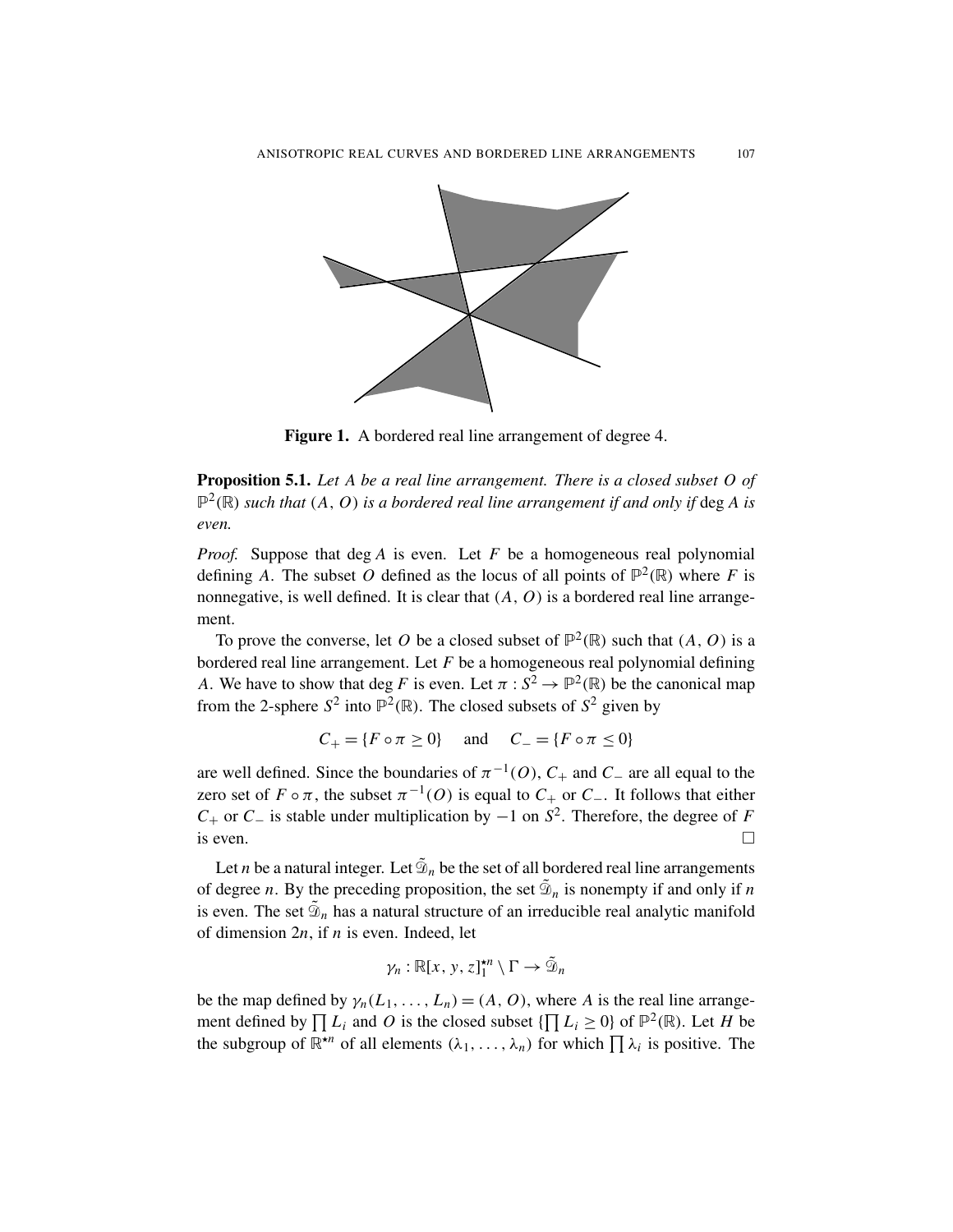natural action of  $\mathbb{R}^{n} \times S_n$  on  $\mathbb{R}[x, y, z]_1^{n} \setminus \Gamma$  restricts to an action of  $H \times S_n$ . The map  $\gamma_n$  induces a bijection between the quotient  $(\mathbb{R}[x, y, z]_1^{*n} \setminus \Gamma)/H \rtimes S_n$  and  $\tilde{\mathcal{D}}_n$ . Since the former subset is a connected real analytic manifold of dimension 2*n*, the set  $\tilde{\mathcal{D}}_n$  acquires the structure of such a manifold by transport of structure.

One has a forgetful map

$$
\tilde{\phi}_n: \tilde{\mathcal{D}}_n \to \tilde{\mathcal{A}}_n
$$

that associates to a bordered real line arrangement  $(A, O)$  the real line arrangement *A*. The map  $\tilde{\phi}_n$  is clearly an unramified real analytic covering of  $\tilde{\mathcal{A}}_n$  of degree 2.

The group PSO<sub>3</sub>( $\mathbb{R}$ ) acts left-handedly on  $\tilde{\mathfrak{D}}_n$  by  $\beta \cdot (A, O) = (\beta(A), \beta(O)).$ Let

$$
\mathfrak{D}_n = \mathrm{PSO}_3(\mathbb{R}) \backslash \tilde{\mathfrak{D}}_n.
$$

Then  $\mathcal{D}_n$  is an irreducible semianalytic variety of dimension  $2n - 3$ , if *n* is even and greater than 1. Since  $\tilde{\phi}_n$  is equivariant, one has an induced real analytic map

$$
\phi_n:\mathfrak{D}_n\to\mathfrak{A}_n.
$$

<span id="page-7-0"></span>Note that  $\phi_n$  is not necessarily unramified.

# 6. Double coverings ramified along a line arrangement

Let  $f: D \to \mathbb{P}^2$  be a ramified double covering of  $\mathbb{P}^2$ , where D is a not necessarily smooth real algebraic variety. We say that *f* is *ramified along a real line arrangement* if the ramification locus of  $f$  is a real line arrangement in  $\mathbb{P}^2$ . Two such coverings  $f: D \to \mathbb{P}^2$  and  $f': D' \to \mathbb{P}^2$  are said to be *isometric* if there is an isomorphism  $\alpha : D \to D'$  and an isometry  $\beta$  of  $\mathbb{P}^2$  such that  $f' \circ \alpha = \beta \circ f$ .

Let  $f: D \to \mathbb{P}^2$  be a double covering ramified along a real line arrangement. Let *A* be the real line arrangement along which *f* is ramified. Let  $O = f(D(\mathbb{R}))$ . Then (*A*, *O*) is a bordered real line arrangement. Moreover, any bordered real line arrangement is the bordered real line arrangement of a double covering of  $\mathbb{P}^2$ ramified along a real line arrangement. It follows that there is a natural bijection between the set of isometry classes of bordered real line arrangements of degree *n*, and the set of isometry classes of double coverings of  $\mathbb{P}^2$  that are ramified along a real line arrangement of degree *n*. In the sequel, we will identify the latter set with the former, and speak about elements of  $\mathfrak{D}_n$  as ramified double coverings of  $\mathbb{P}^2$ . In particular, the set of isometry classes of double coverings of  $\mathbb{P}^2$  that are ramified along a real line arrangement of degree *n* carries a natural structure of an irreducible semianalytic variety of dimension 2*n* − 3, if *n* is even and greater than 1. The forgetful map

$$
\phi_n:\mathfrak{D}_n\to\mathfrak{A}_n
$$

associates to the isometry class of a double covering in  $\mathcal{D}_n$ , its ramification locus.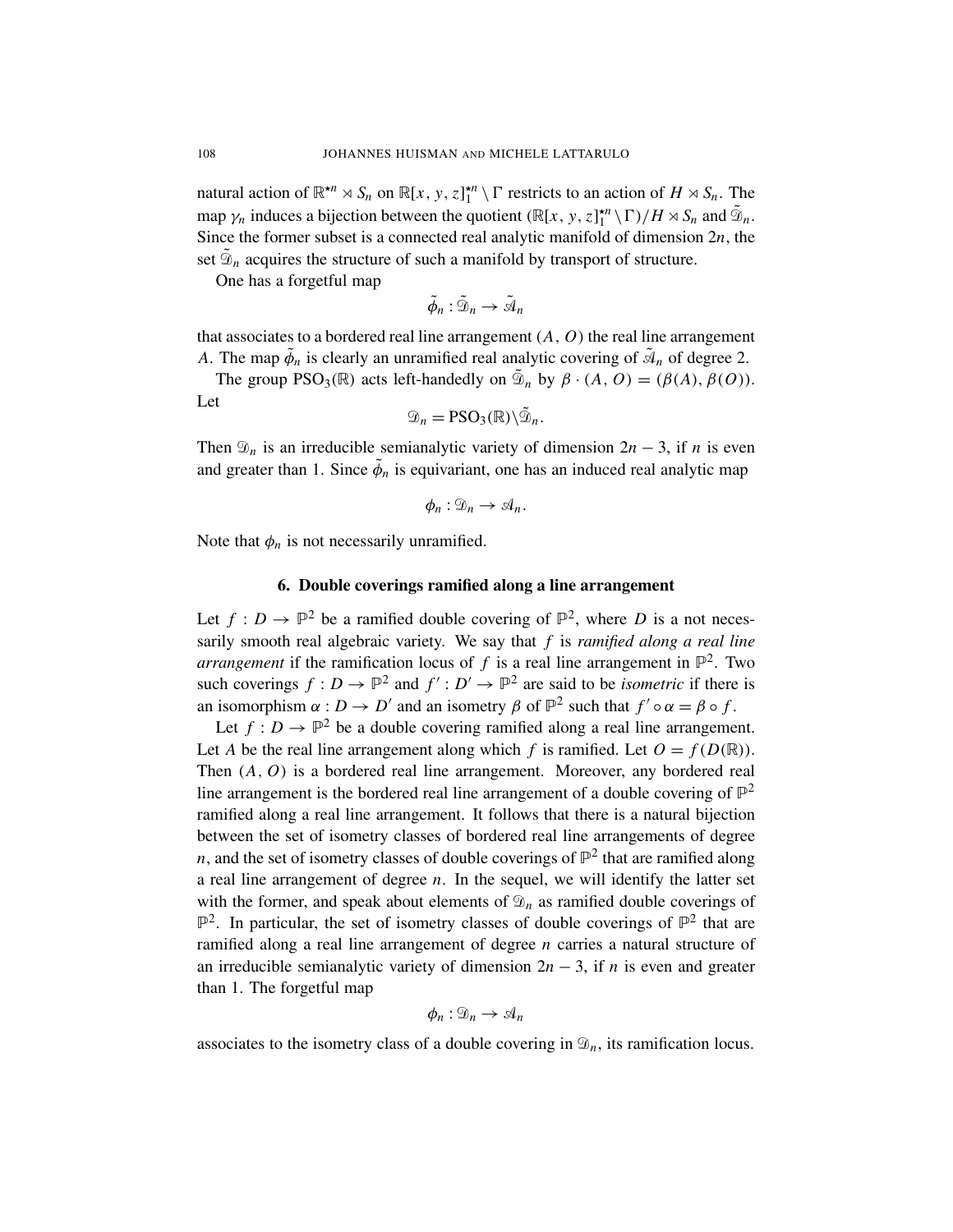#### 7. Moduli of anisotropic curves

<span id="page-8-1"></span>Let *g* be an odd natural integer greater than 1. Recall that  $\mathcal{H}_g$  is the semianalytic moduli space of anisotropic curves of genus *g*. Define a map

$$
\rho_g: \mathfrak{D}_{g+1} \to \mathcal{H}_g
$$

as follows. Let  $f: D \to \mathbb{P}^2$  be a double covering, ramified along a real line arrangement of degree  $g + 1$ . Let *X* be the fiber product of *D* and  $\mathbb{S}^1$  over  $\mathbb{P}^2$  with respect to the morphism  $f: D \to \mathbb{P}^2$  and the inclusion morphism  $\mathbb{S}^1 \hookrightarrow \mathbb{P}^2$ , i.e.,

$$
X=D\times_{\mathbb{P}^2}\mathbb{S}^1
$$

.

The curve *X* is a smooth real algebraic curve. The morphism *f* induces a morphism

$$
h:X\to \mathbb{S}^1.
$$

Since *f* is a double covering, the degree of *h* is equal to 2. Since the ramification locus of *h* is a reduced divisor of degree  $2(g + 1)$  on  $\mathbb{S}^1$ , the curve *X* is a smooth real algebraic curve of genus *g*. Since *X* admits a morphism of degree 2 into  $\mathbb{S}^1$ , the curve *X* is an anisotropic curve. Define  $\rho_g(D) = X$ . It is clear that  $\rho_g$  is well defined.

We have a commutative diagram

$$
\mathcal{D}_{g+1} \xrightarrow{\rho_g} \mathcal{H}_g
$$
  

$$
\phi_{g+1} \downarrow \qquad \qquad \downarrow \lambda_g
$$
  

$$
\mathcal{A}_{g+1} \xrightarrow{\iota_{g+1}} \mathcal{B}_{2g+2}
$$

<span id="page-8-0"></span>**Theorem 7.1.** Let g be an odd natural integer greater than 1. The map  $\rho_g$  is a real *analytic isomorphism of semianalytic spaces.*

*Proof.* We first prove surjectivity. Let *X* be an anisotropic curve of genus *g*, and let *k* be the canonical map of *X*. Since *X* is anisotropic, we may assume that *k* is a morphism of degree 2 from *X* into  $\mathbb{S}^1$ . Let *B* be the branch locus of *k*. Since  $\tilde{\iota}_{g+1}$  is surjective, there is a real line arrangement *A* of degree  $g + 1$  such that  $A \cdot \mathbb{S}^1 = B$ . Since *g* is odd [\(Proposition 2.1\)](#page-2-1),  $g + 1$  is even and there is a double covering  $f: D \to \mathbb{P}^2$  ramified along *A*. Let  $f^-: D^- \to \mathbb{P}^2$  be the double covering of  $\mathbb{P}^2$  obtained from *f* by twisting the real structure [\[Huisman and Lattarulo 2005\]](#page-14-2). Then either the curve  $D \times_{\mathbb{P}^2} \mathbb{S}^1$  or the curve  $D^- \times_{\mathbb{P}^2} \mathbb{S}^1$  is isomorphic to *X*, i.e.,

$$
\rho_g(D) = X \quad \text{or} \quad \rho_g(D^-) = X.
$$

This proves that  $\rho_g$  is surjective.

Next, we prove the injectivity of  $\rho_g$ . Let  $f: D \to \mathbb{P}^2$  and  $f': D' \to \mathbb{P}^2$ be double coverings that are ramified along the real line arrangements  $A$  and  $A'$ ,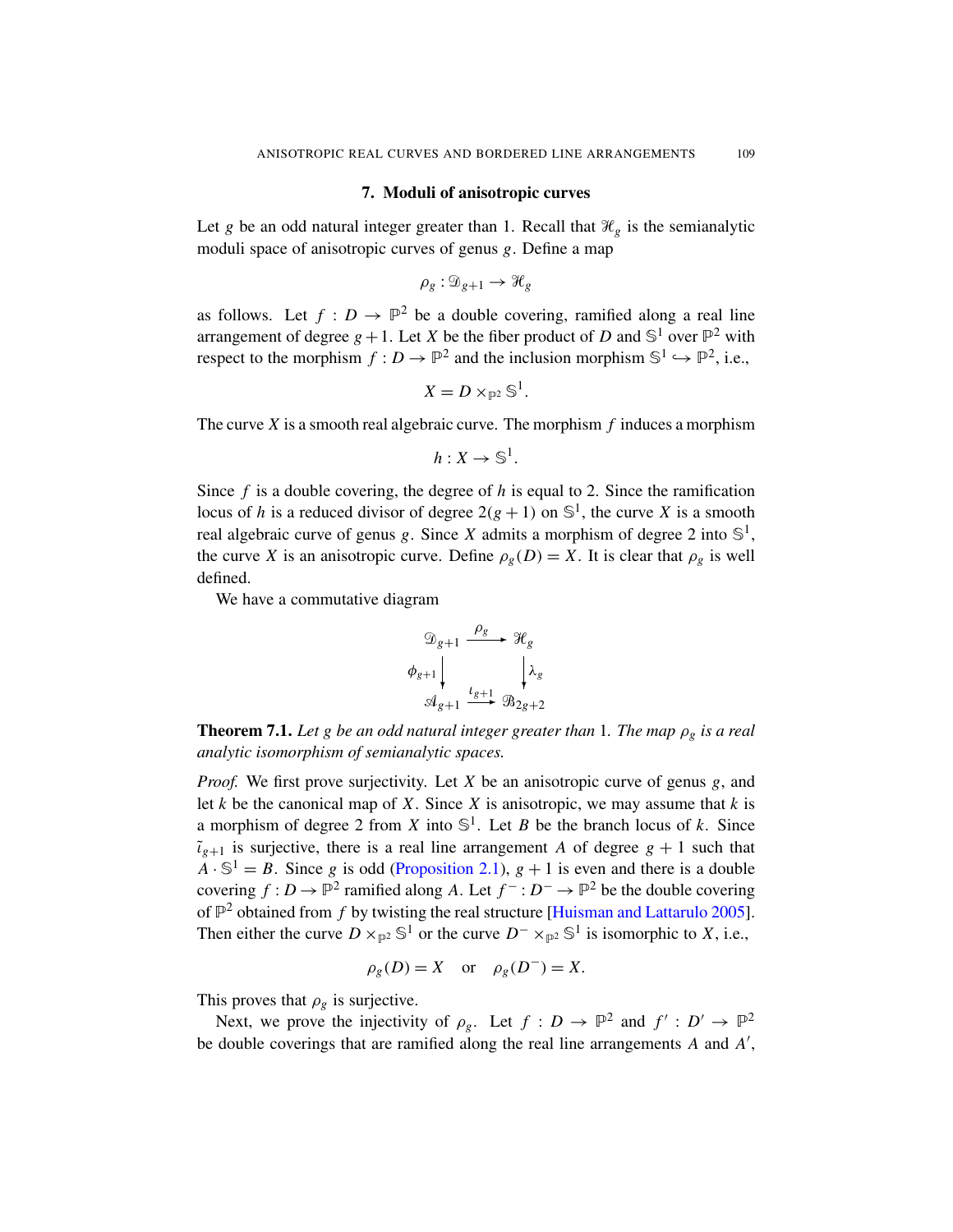respectively, both of degree  $g+1$ . Let  $(A, O)$  and  $(A', O')$  be the bordered real line arrangements associated to  $f$  and  $f'$ . Let  $F$  and  $F'$  be homogeneous polynomials in  $\mathbb{R}[x, y, z]$  of degree  $g + 1$  that define the bordered real line arrangements  $(A, O)$ and  $(A', O')$ . This means that *A* is the vanishing set of *F* in  $\mathbb{P}^2$  and *O* is the set of real points of  $\mathbb{P}^2$  at which *F* is nonnegative, and similarly for  $(A', O')$  and *F'*. Then *D* is isomorphic to the ramified double covering of  $\mathbb{P}^2$  given by the equation  $w^2 = F(x, y, z)$ , and similarly for *D'*.

Let  $X = D \times_{\mathbb{P}^2} \mathbb{S}^1$  and  $X' = D' \times_{\mathbb{P}^2} \mathbb{S}^1$  be the anisotropic curves induced by *D* and D'. The curve X is isomorphic to the ramified double covering of  $\mathbb{S}^1$  defined by the equation  $w^2 = F(x, y, z)$ , and similarly for X'. Here there is a slight abuse of notation: we denote again by *F* its restriction to  $\mathbb{S}^1$ .

Assume that *X* and *X'* are isomorphic via  $\alpha : X \to X'$ . There is an automorphism  $\beta: \mathbb{S}^1 \to \mathbb{S}^1$  such that  $h' \circ \alpha = \beta \circ h$ , where *h* and *h'* are the morphisms induced by *f* and *f'*. Since  $\mathbb{S}^1$  is a rational normal curve in  $\mathbb{P}^2$ ,  $\beta$  is the restriction of an isometry of  $\mathbb{P}^2$ , again denoted by  $\beta$ . Since  $\beta$  maps the branch locus of f into the branch locus of  $f'$ , there is a nonzero real number  $\mu$  such that  $\beta^*(F') = \mu F$ . In particular,  $\beta(A) = A'$ . Over  $\mathbb{S}^1$ , one has

$$
(\alpha^{\star}(w'))^{2} = \alpha^{\star}((w')^{2}) = \beta^{\star}(F') = \mu F.
$$

Hence, the rational function  $\alpha^*(w')/w$  on *X* is a square root of  $\mu$ . Since *X* is geometrically irreducible,  $\mu$  is positive. It follows that  $\beta \cdot (0) = 0'$ , i.e., *D* and  $D'$  are isometric. This proves that  $\rho_g$  is injective, and therefore, bijective.

It remains to show that  $\rho_g$  and  $\rho_g^{-1}$  are analytic. To do this for  $\rho_g$ , let *U* be the universal family of double covers over  $\tilde{\mathcal{D}}_{g+1}$ . More precisely, *U* is a relative real algebraic surface over the real analytic manifold  $\tilde{\mathcal{D}}_{g+1}$ , which is endowed with a morphism *f* over  $\tilde{\mathfrak{D}}_{g+1}$  from *U* into  $\mathbb{P}^2 \times \tilde{\mathfrak{D}}_{g+1}$  such that, for all  $D \in \tilde{\mathfrak{D}}_{g+1}$ , the fiber  $U_D$  of  $U$  is equal to  $D$ , and the fiber  $f_D$  of  $f$  is the ramified cover  $D \to \mathbb{P}^2$ .

Let *V* be the fiber product of *U* and  $\mathbb{S}^1 \times \tilde{\mathbb{D}}_{g+1}$  over  $\mathbb{P}^2 \times \tilde{\mathbb{D}}_{g+1}$ . Then *V* is a real analytic family of anisotropic curves of genus *g* over  $\tilde{\mathcal{D}}_{g+1}$ . By the universal property of the moduli space  $\mathcal{H}_g$ , there is a unique real analytic map  $\tilde{\rho}_g$  from  $\tilde{\mathfrak{D}}_{g+1}$ into  $\mathcal{H}_g$  such that  $\tilde{\rho}_g(D)$  is equal to the fiber  $V_D$  of V at D. It follows that  $\tilde{\rho}_g$ induces a real analytic map from  $\mathcal{D}_{g+1}$  into  $\mathcal{H}_g$ . It is clear that the induced map coincides with  $\rho_g$ . Therefore,  $\rho_g$  is real analytic.

A similar argument will prove that  $\rho_g^{-1}$  is real analytic, once one has a good universal family of anisotropic curves of genus *g*. Therefore, we will only indicate the construction of that universal family.

Recall the notation introduced in the proof of [Proposition 2.2:](#page-2-2)  $X_0$  is a fixed anisotropic curve of genus *g*,  $T(X_0)$  the real Teichmüller space of  $X_0$ , Mod $(X_0)$ the modular group of  $X_0$ , and  $S(X_0)$  the subset of  $T(X_0)$  of fixed points for the induced action of the hyperelliptic involution  $[-1]$  of  $X_0$  on  $T(X_0)$ .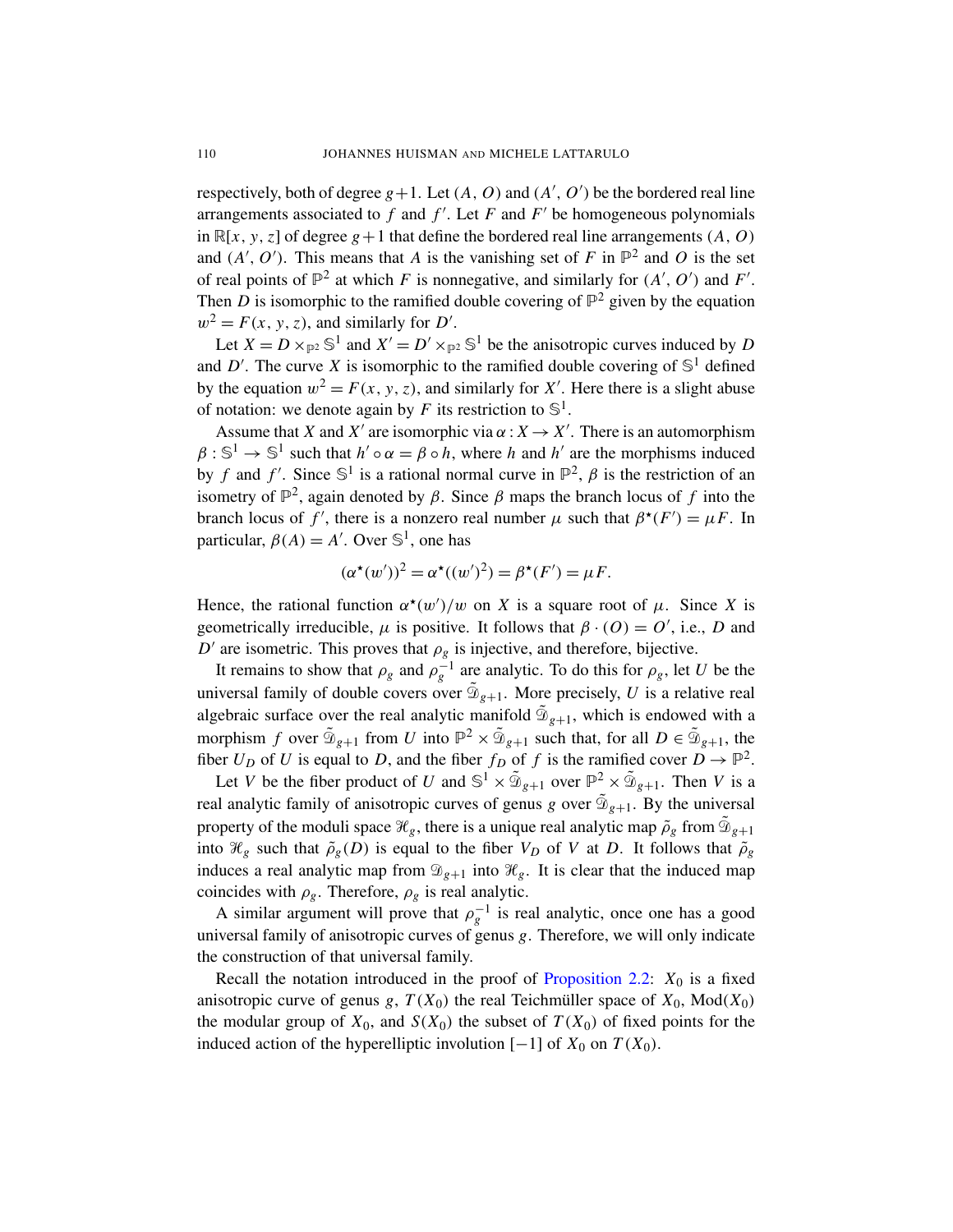Unlike  $\mathcal{M}_{g}^{\varnothing}$ , the Teichmüller space  $T(X_0)$  admits a real analytic universal family  $\mathcal X$  of real curves of genus *g* without real points. Let  $\mathcal Y$  be the restriction to  $S(X_0)$ of the universal family  $\mathcal X$ . The involution [−1] on the fiber  $X_0$  of  $\mathcal Y$  extends to an involution of  $\mathfrak{Y}$  over  $S(X_0)$  that we again denote by [−1]. The space  $S(X_0)$  is a Teichmüller space of anisotropic curves of genus  $g$ . The quotient family  $\mathcal{Y}/[-1]$ is a real analytic family of smooth rational curves without real points over  $S(X_0)$ . Since  $S(X_0)$  is contractible, the family  $\mathcal{Y}/[-1]$  is isomorphic to the constant family  $\mathbb{S}^1 \times S(X_0)$ . Hence, we have a universal family  $\mathcal Y$  of anisotropic curves over a real analytic manifold  $S(X_0)$ , endowed with a morphism *f* over  $S(X_0)$  from  $\mathfrak{Y}$  into  $\mathbb{S}^1 \times S(X_0)$ . As above, this family induces a real analytic map from  $S(X_0)$  into  $\mathfrak{D}_{g+1}$  that, in turn, induces a real analytic map that coincides with  $\rho_g^{-1}$  $\Box$ 

**Corollary 7.2.** Let X and X' be anisotropic curves. Let  $(A, O)$  and  $(A', O')$  be *the bordered real line arrangements corresponding to X and X*<sup>0</sup> *respectively. Then X* and *X'* are isomorphic if and only if  $(A, O)$  and  $(A', O')$  are isometric.  $\Box$ 

As a consequence of [Theorem 7.1](#page-8-0) we get explicit formulas for anisotropic curves, and are able to determine when two such curves are isomorphic:

<span id="page-10-0"></span>**Corollary 7.3.** Let  $f: X \to \mathbb{S}^1$  be an anisotropic curve of genus g. There are *linear forms*  $L_1, \ldots, L_{g+1} \in \mathbb{R}[x, y, z]$ , *with*  $L_i$  *not a multiple of*  $L_j$  *for*  $i \neq j$ , *such that the curve X is the normalization of the real curve in* P <sup>3</sup> *defined by the equations*

$$
x^2 + y^2 + z^2 = 0
$$
 and  $w^2 z^{g-1} = p(x, y, z)$ ,

where  $p = L_1 \cdots L_{g+1}$ . If  $L'_1, \ldots, L'_{g+1}$  are other linear forms, with  $L'_i$  not a multi $p$ le of  $L'_{j}$  for  $i \neq j$ , then the anisotropic curve  $X'$  defined by  $L'_{1}, \ldots, L'_{g+1}$  as above *is isomorphic to X if and only if there are nonzero real numbers*  $\mu_1, \ldots, \mu_{g+1}$ , *an isometry*  $\beta \in PSO_3(\mathbb{R})$ , *and a permutation*  $\sigma \in S_{g+1}$  *such that* 

$$
\beta^{\star}(L_i) = \mu_i L_{\sigma(i)} \quad \text{and} \quad \mu_1 \cdots \mu_{g+1} > 0. \qquad \Box
$$

### 8. Examples: anisotropic curves of genus 3

<span id="page-10-2"></span>We now apply our results to the study of anisotropic curves of genus 3. In [Example](#page-10-1) [8.1](#page-10-1) we determine the anisotropic curves with automorphism group  $S_4 \times \mathbb{Z}/2\mathbb{Z}$ . In [Example 8.2](#page-12-0) we show that an anisotropic curve defined by a bordered line arrangement  $(A, O)$  is not necessarily isomorphic to the opposite anisotropic curve  $X^$ defined by the opposite bordered line arrangement  $(A, \mathbb{P}^2(\mathbb{R}) \setminus O^\circ)$ . Finally, in [Example 8.3](#page-12-1) we show how our methods apply to the study of moduli spaces of anisotropic curves with a fixed automorphism group.

<span id="page-10-1"></span>**Example 8.1.** Suppose that *X* is an anisotropic curve with automorphism group isomorphic to  $S_4 \times \mathbb{Z}/2\mathbb{Z}$ . Let  $(A, O)$  be the bordered line arrangement associated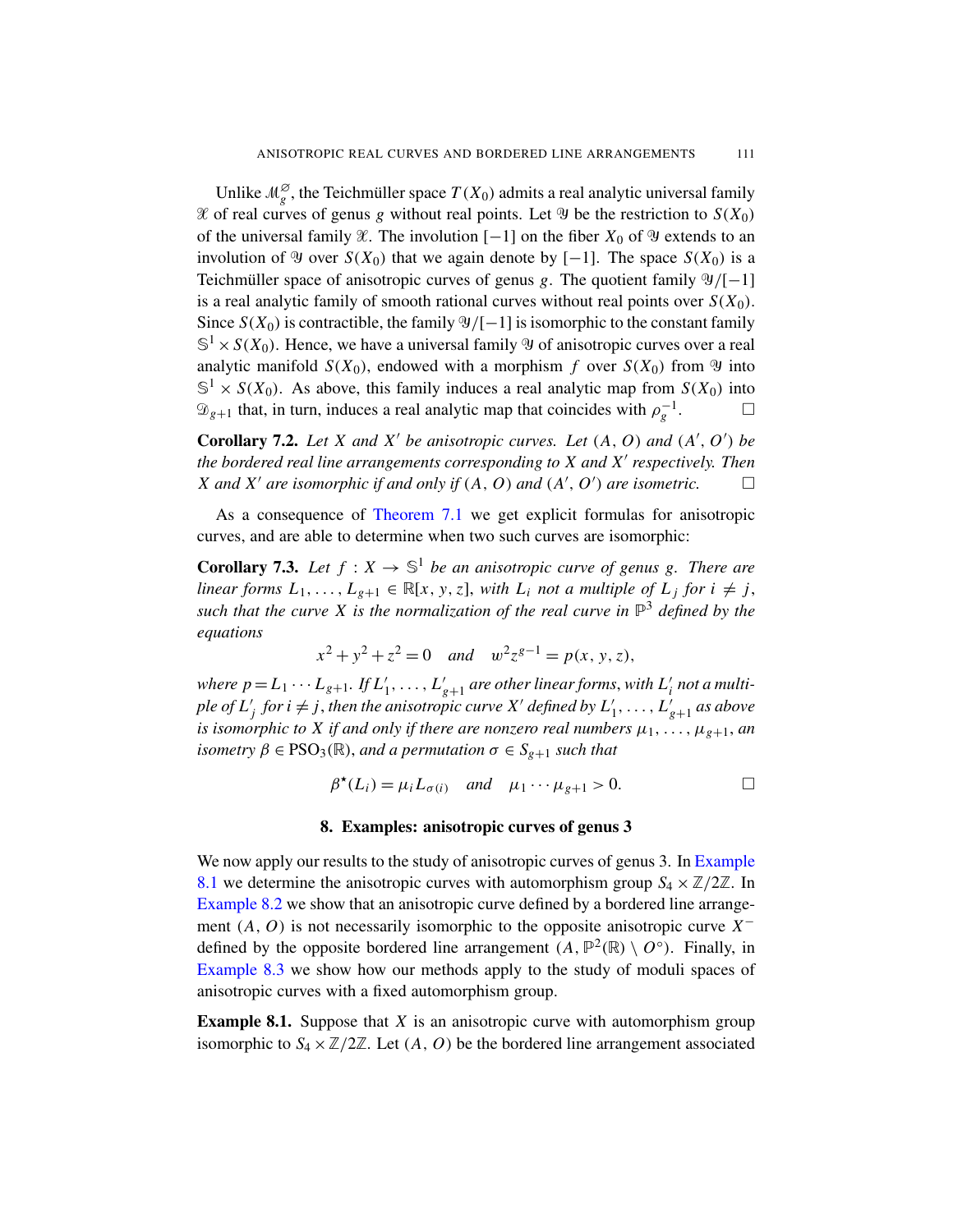

Figure 2. One of the two bordered real line arrangements (*A*, *O*) of [Example 8.1](#page-10-1) with isometry group *S*4.

to *X*. Then the group of isometries of (*A*, *O*) is isomorphic to *S*4. One may assume that the group of isometries of  $(A, O)$  is generated by the automorphism  $\beta_1$  of order 4 and the involution  $\beta_2$  defined by

$$
\beta_1([x:y:z]) = [-y:x:z] \qquad \beta_2([x:y:z]) = [z:y:x]
$$

and that *A* contains the real projective line defined by  $x + y + z = 0$ . Put

$$
p(x, y, z) = (x + y + z)(x - y + z)(-x + y + z)(-x - y + z).
$$

Then *A* is defined by the polynomial *p*, and *O* is either equal to  $\{p \ge 0\}$ , or  $\{p \leq 0\}$ . It follows that *X* is isomorphic to the anisotropic curve of  $\mathbb{P}^3$  defined, over S<sup>1</sup>, either by the equation  $w^2 z^{g-1} = p(x, y, z)$  or by the equation  $w^2 z^{g-1} =$  $-p(x, y, z)$ . Moreover the automorphisms group of *X* is isomorphic to  $S_4 \times \mathbb{Z}/2\mathbb{Z}$ : this follows by the considerations above, and by the fact that the order of Aut *X* cannot exceed 48, since the genus of *X* is 3.

We take the occasion to compare with the approach followed in [\[Cirre 2000\]](#page-13-1). There, anisotropic curves are studied as curves defined, in the affine plane, by complex equations of the form  $v^2 = q(u)$ , stable under the action of the antipodal antiholomorphic involution  $\sigma(u, v) = (-1/\bar{u}, \bar{v}\sqrt{q(0)}/\bar{u}^{g+1})$ . Doing it like this, one obtains the following equation for one of the anisotropic curves with isomorphism group  $S_4 \times \mathbb{Z}/2\mathbb{Z}$ :

$$
v^{2} = (u^{2} + (-1+i)u + i)(u^{2} + (1+i)u - i)(u^{2} + (1-i)u + i)(u^{2} + (-1-i)u - i)
$$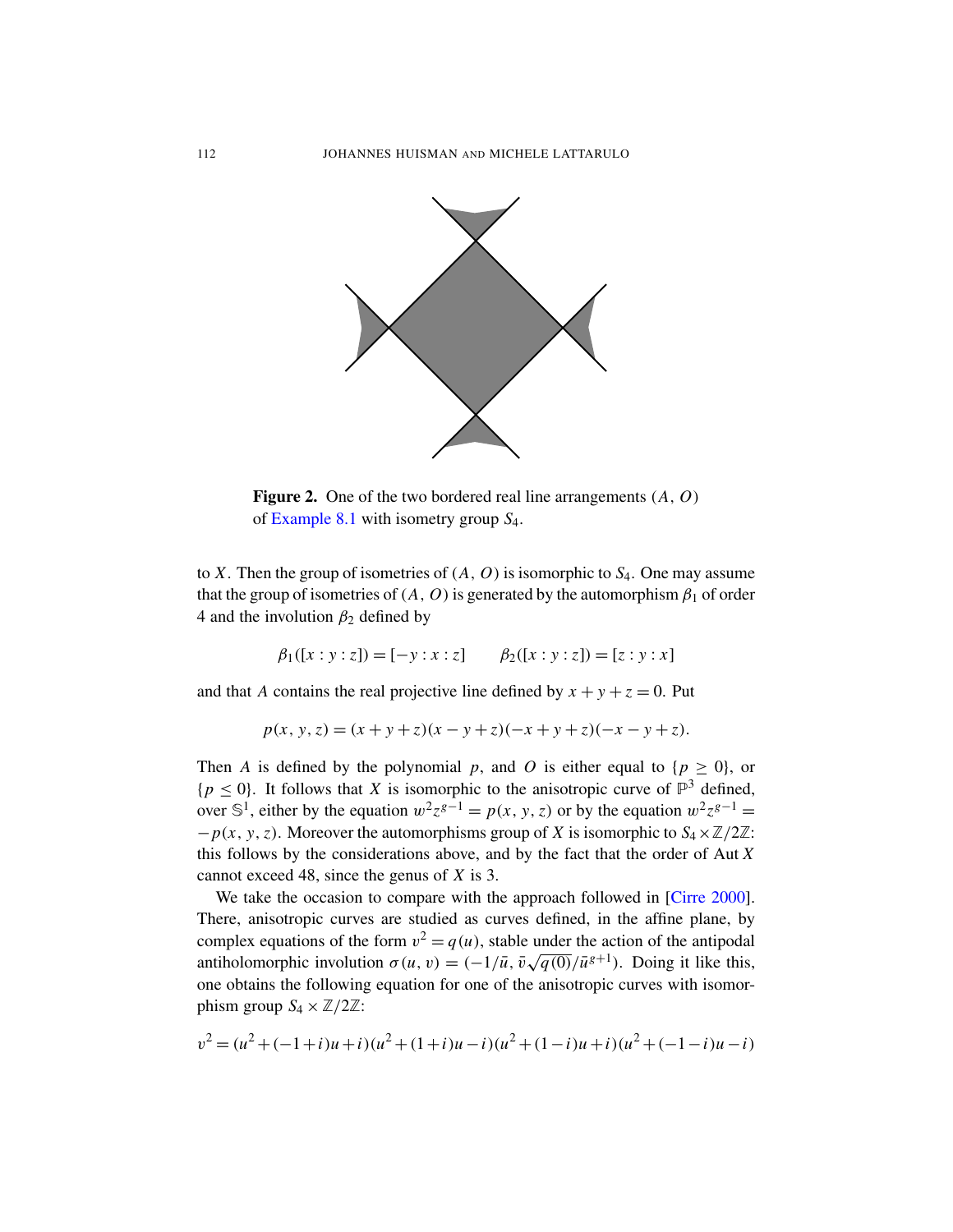(the four factors correspond to the four factors of the polynomial *p* above) and the automorphism group of *X* is generated by the hyperelliptic involution and by the automorphisms

$$
\gamma_1(u, v) = (iu, v)
$$
\n
$$
\gamma_2(u, v) = \left(\frac{-u+1}{u+1}, \frac{-4v}{(u+1)^4}\right)
$$

that correspond to the automorphisms  $\beta_1$  and  $\beta_2$  above.

<span id="page-12-0"></span>**Example 8.2.** Let *X* be the anisotropic curve defined in  $\mathbb{P}^3$  by an equation of the form  $w^2 z^{g-1} = p(x, y, z)$  over  $\mathbb{S}^1$ . The curve  $X^-$  defined by the equation  $w^2 z^{g-1} = -p(x, y, z)$  over  $\mathbb{S}^1$  is said to be its *opposite curve*. It is clear that *X* and  $X<sup>-</sup>$  have the same branch locus and isomorphic automorphism groups, so it is natural to ask when *X* and  $X^-$  are isomorphic. This question is of central interest when one studies the problem of characterizing the Jacobians of real curves among all principally polarized real abelian varieties; see [\[Huisman and Lattarulo 2005;](#page-14-2) [Lattarulo 2003\]](#page-14-3). We will give a complete answer in a forthcoming paper. Here we show that *X* and  $X^-$  may be nonisomorphic. In [Example 8.3](#page-12-1) we will see that *X* and  $X^-$  may be isomorphic.

Let  $X$  be one of the curves of [Example 8.1.](#page-10-1) If there were an isomorphism  $\gamma: X \to X^-$ , its complexification  $\alpha = \gamma_{\mathbb{C}}$  would be a nonreal automorphism of  $X_{\mathbb{C}}$ . But we have seen in [Example 8.1](#page-10-1) that Aut  $X = S_4 \times \mathbb{Z}/2\mathbb{Z}$ . Since Aut *X* is a subgroup of Aut  $X_{\mathbb{C}}$  and since a complex curve of genus 3 cannot have more than 48 automorphisms, we conclude that Aut  $X_{\mathbb{C}} =$  Aut *X*. Thus all the automorphisms of  $X_{\mathbb{C}}$  are real for *X* and, by the remarks above, *X* and  $X^{-}$  cannot be isomorphic.

<span id="page-12-1"></span>**Example 8.3.** Let *G* be a finite group and let  $\mathcal{H}_g(G)$  be the subspace of  $\mathcal{H}_g$  consisting of the anisotropic curves  $X \in \mathcal{H}_g$  such that  $G \times \mathbb{Z}/2\mathbb{Z}$  is isomorphic to a subgroup of Aut *X*. The theory developed in this paper allows to answer to the following questions:

- (1) When is  $\mathcal{H}_g(G)$  nonempty? (This question has also been treated in [\[Cirre](#page-13-1) [2000\]](#page-13-1).)
- (2) What is the real dimension of  $\mathcal{H}_g(G)$  as a subspace of  $\mathcal{H}_g$ ?
- (3) What is the number of connected components of  $\mathcal{H}_g(G)$ ?

For example, in genus 3, one easily obtains the following table, which summarizes the answers to our questions. The first row lists the groups *G* for which  $\mathcal{H}_3(G)$  is nonempty. The second and the third rows show the dimension and the number of connected components of  $\mathcal{H}_3(G)$ , respectively.

| ſ÷                         |  |  | $S_4$ $D_4$ $D_3$ $D_2$ $\mathbb{Z}/2\mathbb{Z}$ Id |  |
|----------------------------|--|--|-----------------------------------------------------|--|
| dim $\mathcal{H}_3(G)$   0 |  |  |                                                     |  |
| # $\pi_0\mathcal{H}_3(G)$  |  |  |                                                     |  |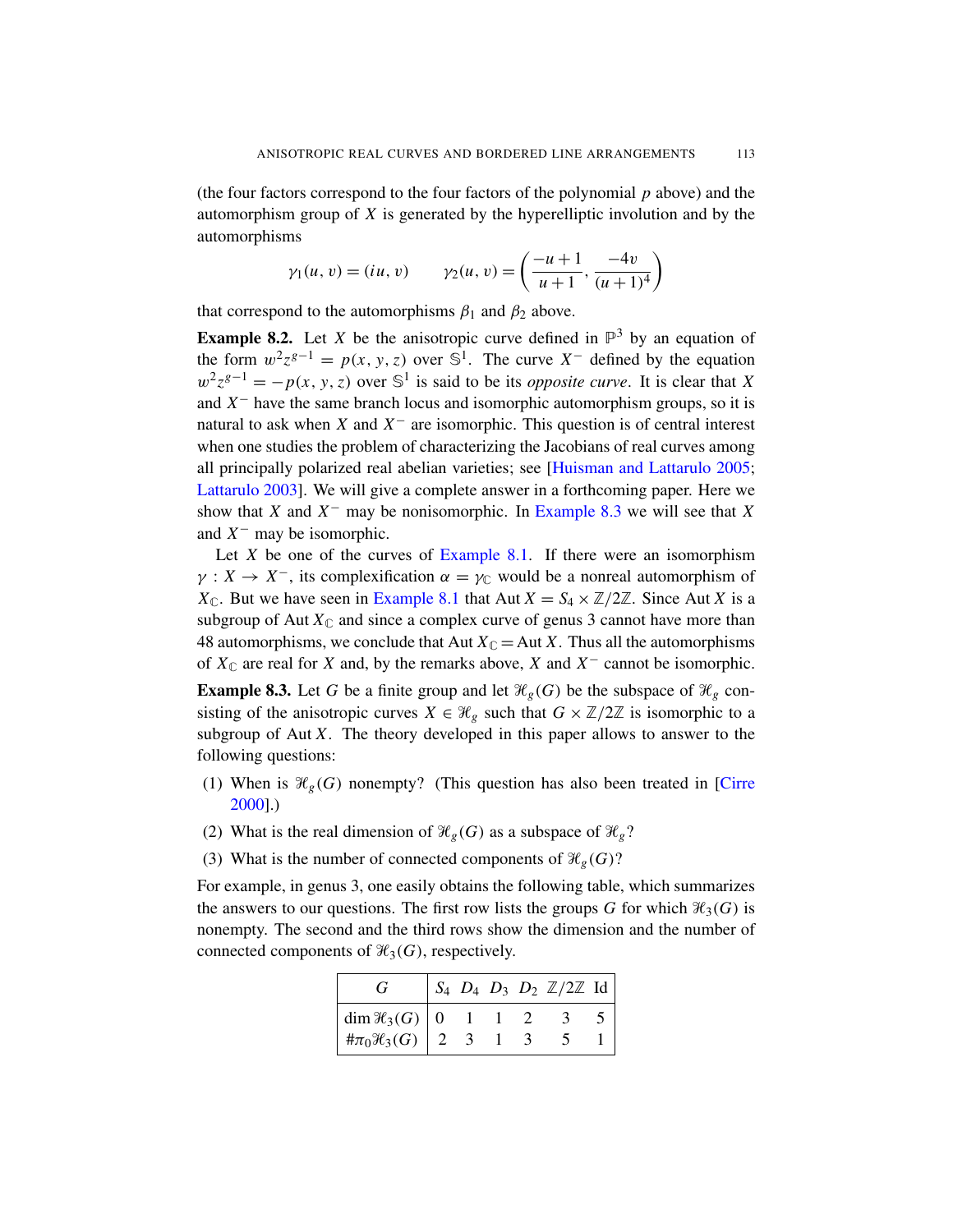Here we describe in detail the moduli space  $\mathcal{H}_3(D_4)$ . The moduli space  $\mathcal{H}_3(S_4)$ has essentially been described in [Example 8.1.](#page-10-1) For the remaining cases (and in higher genus) one proceeds in a similar way.

So, let  $X \in \mathcal{H}_3(D_4)$ . We choose as generators of  $D_4$ , embedded in PO<sub>3</sub>( $\mathbb{R}$ ), the isometries of  $\mathbb{P}^2$  given by

$$
\beta_1[x:y:z] = [x:-y:z], \qquad \beta_2[x:y:z] = [-y:x:z].
$$

The bordered line arrangements whose group of isometries contains  $D_4$  are ( $\{p =$ 0},  $\{p \ge 0\}$ , where  $p \in C_1 \cup C_2 \cup C_3$  and

$$
C_1 = \{ p \in \mathbb{R}[x, y, z] : p(x, y, z) = (x^2 - ay^2)(ax^2 - y^2), a \in \mathbb{R}^{\star,+}, a < 1 \},
$$
\n
$$
C_2 = \{ p \in \mathbb{R}[x, y, z] : p(x, y, z) = (x^2 - bz^2)(y^2 - bz^2), b \in \mathbb{R}^{\star,+} \},
$$
\n
$$
C_3 = \{ p \in \mathbb{R}[x, y, z] : p(x, y, z) = -(x^2 - bz^2)(y^2 - bz^2), b \in \mathbb{R}^{\star,+} \}.
$$

It follows that *X* may be defined, in  $\mathbb{P}^3$ , by the equation  $w^2 z^{g-1} = p(x, y, z)$ over  $\mathbb{S}^1$ , where  $p \in C_1 \cup C_2 \cup C_3$ . More precisely, let  $\rho$  be the map that sends a polynomial  $p \in C_1 \cup C_2 \cup C_3$  into the anisotropic curve  $X \in \mathcal{H}_3(D_4)$  defined, in  $\mathbb{P}^3$ , by the equation  $w^2 z^{g-1} = p(x, y, z)$  over  $\mathbb{S}^1$ . Then  $\rho$  is a bijection, the 3 connected components of  $\mathcal{H}_3(D_4)$  are  $\rho(C_1)$ ,  $\rho(C_2)$ ,  $\rho(C_3)$ , and each one of these components is one-dimensional.

We remark that, if  $p \in C_1$  is the polynomial corresponding to the value  $a =$  $3-2\sqrt{2}$ , the curve  $X = \rho(p)$  is isomorphic to its opposite curve  $X^-$  (see [Example](#page-12-0) [8.2](#page-12-0) for this notion). If  $q \in C_2$  is the polynomial corresponding to the value  $b = 2$ , the curve  $X = \rho(q)$  and its opposite  $X^-$  are the curves studied in Examples [8.1](#page-10-1) and [8.2,](#page-12-0) respectively.

### Acknowledgment

We are grateful to the Mathematical Sciences Research Institute in Berkeley for support and hospitality.

### References

- <span id="page-13-1"></span>[Cirre 2000] F. J. Cirre, ["Automorphism groups of real algebraic curves which are double cov](http://dx.doi.org/10.1007/s002290050228)[ers of the real projective plane",](http://dx.doi.org/10.1007/s002290050228) *Manuscripta Math.* 101:4 (2000), 495–512. [MR 2001f:14055](http://www.ams.org/mathscinet-getitem?mr=2001f:14055) [Zbl 0984.14014](http://www.emis.de/cgi-bin/MATH-item?0984.14014)
- <span id="page-13-0"></span>[Gross and Harris 1981] B. H. Gross and J. Harris, ["Real algebraic curves",](http://www.numdam.org/item?id=ASENS_1981_4_14_2_157_0) *Ann. Sci. École Norm. Sup.* (4) 14:2 (1981), 157–182. [MR 83a:14028](http://www.ams.org/mathscinet-getitem?mr=83a:14028) [Zbl 0533.14011](http://www.emis.de/cgi-bin/MATH-item?0533.14011)
- <span id="page-13-2"></span>[Hartshorne 1977] R. Hartshorne, *Algebraic geometry*, Grad. Texts in Math. 52, Springer, New York, 1977. [MR 57 #3116](http://www.ams.org/mathscinet-getitem?mr=57:3116) [Zbl 0367.14001](http://www.emis.de/cgi-bin/MATH-item?0367.14001)
- <span id="page-13-3"></span>[Huisman 1999] J. Huisman, ["Real quotient singularities and nonsingular real algebraic curves in](http://dx.doi.org/10.1023/A:1001021411123) [the boundary of the moduli space",](http://dx.doi.org/10.1023/A:1001021411123) *Compositio Math.* 118:1 (1999), 43–60. [MR 2000i:14033](http://www.ams.org/mathscinet-getitem?mr=2000i:14033) [Zbl 0949.14017](http://www.emis.de/cgi-bin/MATH-item?0949.14017)